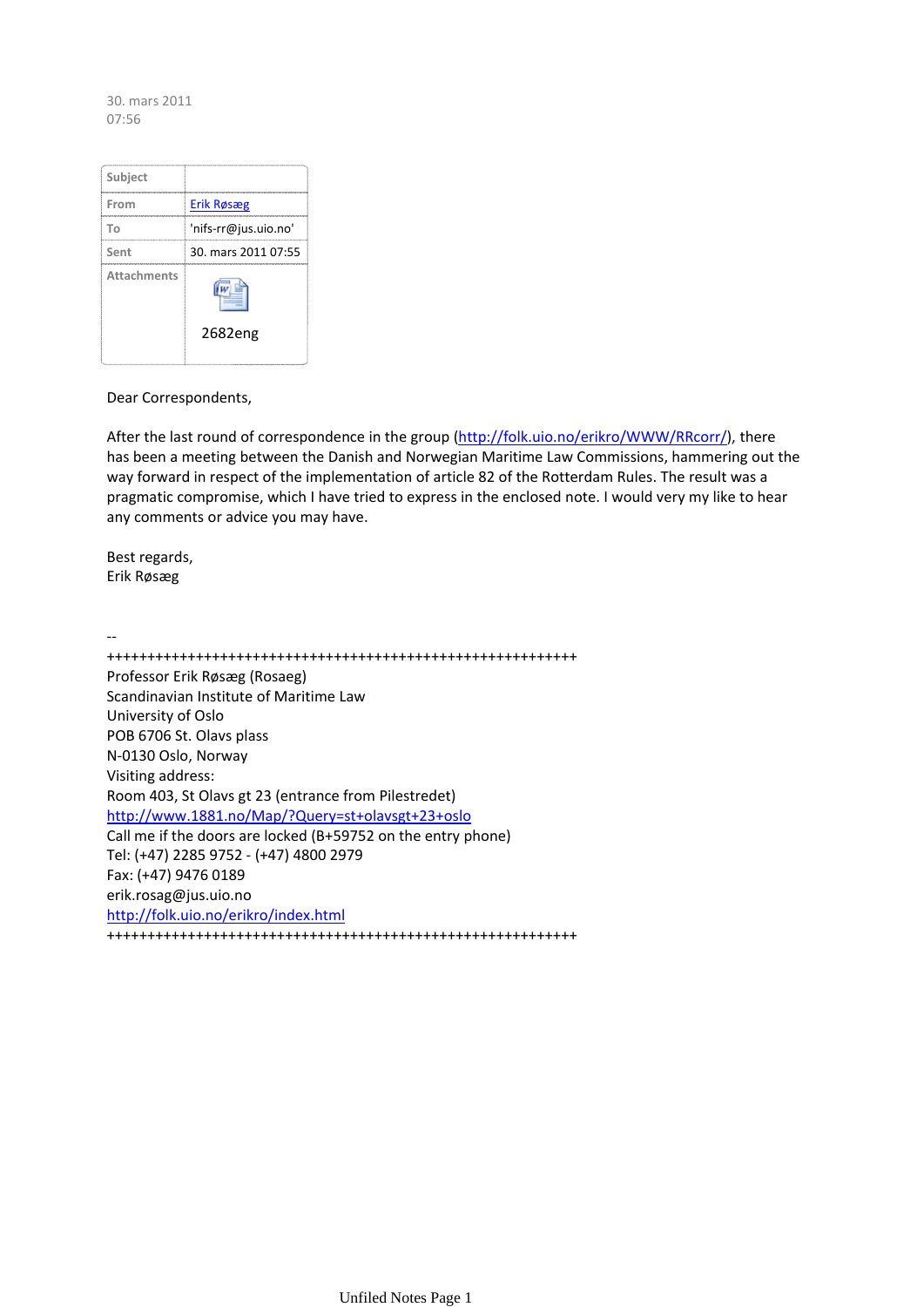## **Article 82 of the Rotterdam Rules**

Draft comments to the implementation legislation From: Erik Røsæg To: The Norwegian Maritime Law Commission Date: 29 March 2011

There is a long tradition that States enter into agreements – treaties – on how the transport legislation shall be. One of the more difficult issues in the RR is therefore the relation to existing conventions on transport law. It is always difficult to create clarity and avoid conflicts with older conventions in this area of law, and it does not become easier by the fact that the RR in principle covers door to door, independent of the mode of transport.

In national law, one resolves conflicts with older legislation by amending the older law, or even by just letting the newer legislation get precedence. This is not a possibility in relation to international conventions. There are no organizations, states or groups of states that have the competence to amend older conventions.

In principle, one could denounce older conventions. However, they have their value, and it would not be appropriate to remove them only to resolve a tiny conflict issue.

In practice, one therefore attempts to adapt newer conventions to the older, so that conflicts are avoided and clarity created. In the RR this frontier has been staked out in article 82. It reads:

## *Article 82 International conventions governing the carriage of goods by other modes of transport*

Nothing in this Convention affects the application of any of the following international conventions in force at the time this Convention enters into force, including any future amendment to such conventions, that regulate the liability of the carrier for loss of or damage to the goods:

- (a) Any convention governing the carriage of goods by air to the extent that such convention according to its provisions applies to any part of the contract of carriage;
- (b) Any convention governing the carriage of goods by road to the extent that such convention according to its provisions applies to the carriage of goods that remain loaded on a road cargo vehicle carried on board a ship;
- (c) Any convention governing the carriage of goods by rail to the extent that such convention according to its provisions applies to carriage of goods by sea as a supplement to the carriage by rail; or
- (d) Any convention governing the carriage of goods by inland waterways to the extent that such convention according to its provisions applies to a carriage of goods without trans-shipment both by inland waterways and sea.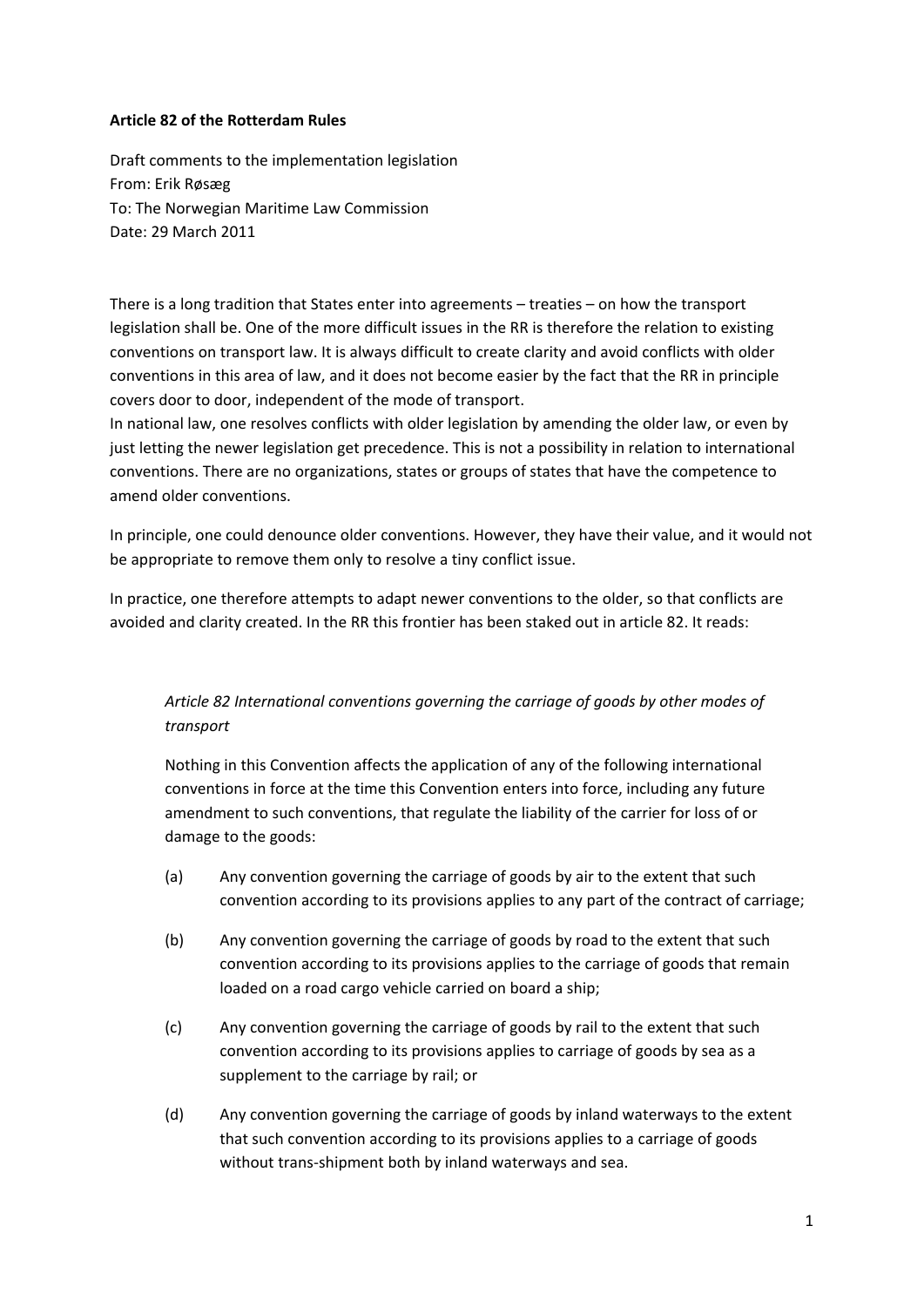The provision with travaux préparatoires is capable of being read in several different ways, and must in all events be construed in light of the international development of the law when the convention enters in force (article 2 of the convention). The Danish and the Norwegian Maritime Law Commissions have, however, in close cooperation arrived at a an agreed reading that can cater for the necessary clarity at least until other sources of law eventually emerge, and that can provide the necessary certainty that ratification of the RR will not violate the obligation under older transport law conventions that are not denounced. The RR must presumably under all circumstances be construed in such a way that they do not contravene the obligations under older conventions, as long as one obviously has gone a long way to avoid such conflicts.

Immediately, it appears that the items a through d of article 82 implicitly refer to the explicit provisions of other conventions that they shall also apply within the scope of the RR, namely carriage by sea. These conventions (including amendment conventions, which are explicitly included by article 82) are the conventions that one could imagine could conflict with the RR. The table reflects the provisions of these conventions that are implicitly referred t in article 82:

| RR art 82                  | <b>Other conventions</b>                                                      |
|----------------------------|-------------------------------------------------------------------------------|
| (a) Any convention         | Convention for the Unification of Certain Rules for International Carriage    |
| governing the carriage of  | by Air, 1999                                                                  |
| goods by air to the extent |                                                                               |
| that such convention       | <b>Article 38 Combined Carriage</b>                                           |
| according to its           | 1. In the case of combined carriage performed partly by air and partly by     |
| provisions applies to any  | any other mode of carriage, the provisions of this Convention shall,          |
| part of the contract of    | subject to paragraph 4 of Article 18, apply only to the carriage by air,      |
| carriage;                  | provided that the carriage by air falls within the terms of Article 1.        |
|                            |                                                                               |
|                            | 2. Nothing in this Convention shall prevent the parties in the case of        |
|                            | combined carriage from inserting in the document of air carriage              |
|                            | conditions relating to other modes of carriage, provided that the             |
|                            | provisions of this Convention are observed as regards the carriage by air.    |
|                            |                                                                               |
|                            | <b>Article 18 Damage to Cargo</b>                                             |
|                            | 1. The carrier is liable for damage sustained in the event of the             |
|                            | destruction or loss of, or damage to, cargo upon condition only that the      |
|                            | event which caused the damage so sustained took place during the              |
|                            | carriage by air.                                                              |
|                            | $2. - -$                                                                      |
|                            | 3. The carriage by air within the meaning of paragraph 1 of this Article      |
|                            | comprises the period during which the cargo is in the charge of the           |
|                            | carrier.                                                                      |
|                            | 4. The period of the carriage by air does not extend to any carriage by       |
|                            | land, by sea or by inland waterway performed outside an airport. If,          |
|                            | however, such carriage takes place in the performance of a contract for       |
|                            | carriage by air, for the purpose of loading, delivery or transhipment, any    |
|                            | damage is presumed, subject to proof to the contrary, to have been the        |
|                            | result of an event which took place during the carriage by air. If a carrier, |
|                            | without the consent of the consignor, substitutes carriage by another         |
|                            | mode of transport for the whole or part of a carriage intended by the         |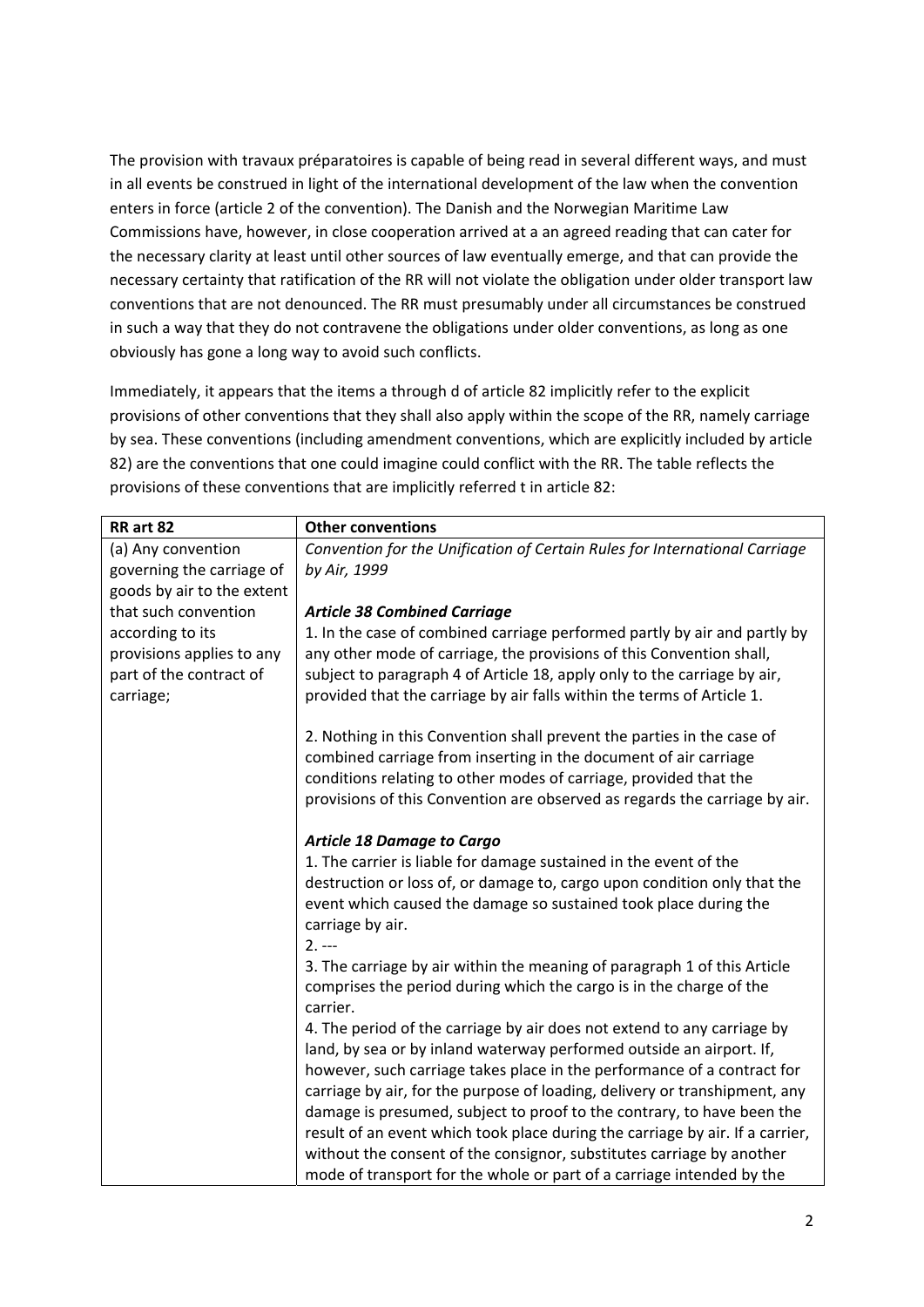|                                                                                                                                                                                                                                                           | agreement between the parties to be carriage by air, such carriage by<br>another mode of transport is deemed to be within the period of carriage<br>by air.                                                                                                                                                                                                                                                                                                                                                                                                                                                                                                                                                                                                                                                                                                                                                                                                                                                                                                                                                                                                                                                                                                                                                                                                                                                   |
|-----------------------------------------------------------------------------------------------------------------------------------------------------------------------------------------------------------------------------------------------------------|---------------------------------------------------------------------------------------------------------------------------------------------------------------------------------------------------------------------------------------------------------------------------------------------------------------------------------------------------------------------------------------------------------------------------------------------------------------------------------------------------------------------------------------------------------------------------------------------------------------------------------------------------------------------------------------------------------------------------------------------------------------------------------------------------------------------------------------------------------------------------------------------------------------------------------------------------------------------------------------------------------------------------------------------------------------------------------------------------------------------------------------------------------------------------------------------------------------------------------------------------------------------------------------------------------------------------------------------------------------------------------------------------------------|
| (b) Any convention<br>governing the carriage of<br>goods by road to the<br>extent that such<br>convention according to<br>its provisions applies to<br>the carriage of goods<br>that remain loaded on a<br>road cargo vehicle<br>carried on board a ship; | Convention on the Contract for the International Carriage of Goods by<br>Road (CMR), 1978<br><b>Article 2</b><br>1. Where the vehicle containing the goods is carried over part of the<br>journey by sea, rail, inland waterways or air, and, except where the<br>provisions of article 14 are applicable, the goods are not unloaded from<br>the vehicle, this Convention shall nevertheless apply to the whole of the<br>carriage. Provided that to the extent it is proved that any loss, damage or<br>delay in delivery of the goods which occurs during the carriage by the<br>other means of transport was not caused by act or omission of the carrier<br>by road, but by some event which could only occurred in the course of<br>and by reason of the carriage by that other means of transport, the<br>liability of the carrier by road shall be determined not by this convention<br>but in the manner in which the liability of the carrier by the other means<br>of transport would have been determined if a contract for the carriage<br>the goods alone had been made by the sender with the carrier by the<br>other means of transport in accordance with the conditions prescribed by<br>law for the carriage of goods by that means of transport. If, however,<br>there are no such prescribed conditions, the liability of the carrier by<br>road shall be determined by this convention. |
|                                                                                                                                                                                                                                                           | Article 14<br>1. If for any reason it is or becomes impossible to carry out the contract<br>in accordance with the terms laid down in the consignment note before<br>the goods reach the place designated for delivery, the carrier shall ask for<br>instructions from the person entitled to dispose of the goods in<br>accordance with the provisions of article 12.                                                                                                                                                                                                                                                                                                                                                                                                                                                                                                                                                                                                                                                                                                                                                                                                                                                                                                                                                                                                                                        |
|                                                                                                                                                                                                                                                           | 2. Nevertheless, if circumstances are such as to allow the carriage to be<br>carried out under conditions differing from those laid down in the<br>consignment note and if the carrier has been unable to obtain<br>instructions in reasonable time the person entitled to dispose of the<br>goods in accordance with the provisions of article 12, he shall take such<br>steps as seem to him to be in the best interests the person entitled to<br>dispose of the goods                                                                                                                                                                                                                                                                                                                                                                                                                                                                                                                                                                                                                                                                                                                                                                                                                                                                                                                                     |
| (c) Any convention<br>governing the carriage of                                                                                                                                                                                                           | Uniform Rules Concerning the Contract of International Carriage<br>of Goods by Rail (CIM - Appendix B to the Convention), 1999                                                                                                                                                                                                                                                                                                                                                                                                                                                                                                                                                                                                                                                                                                                                                                                                                                                                                                                                                                                                                                                                                                                                                                                                                                                                                |
| goods by rail to the<br>extent that such<br>convention according to<br>its provisions applies to<br>carriage of goods by sea<br>as a supplement to the<br>carriage by rail; or                                                                            | Article 1 Scope<br>§ 3 When international carriage being the subject of a single contract<br>includes carriage by road or inland waterway in internal traffic of a<br>Member State as a supplement to transfrontier carriage by rail, these<br>Uniform Rules shall apply.<br>§ 4 When international carriage being the subject of a single contract of                                                                                                                                                                                                                                                                                                                                                                                                                                                                                                                                                                                                                                                                                                                                                                                                                                                                                                                                                                                                                                                        |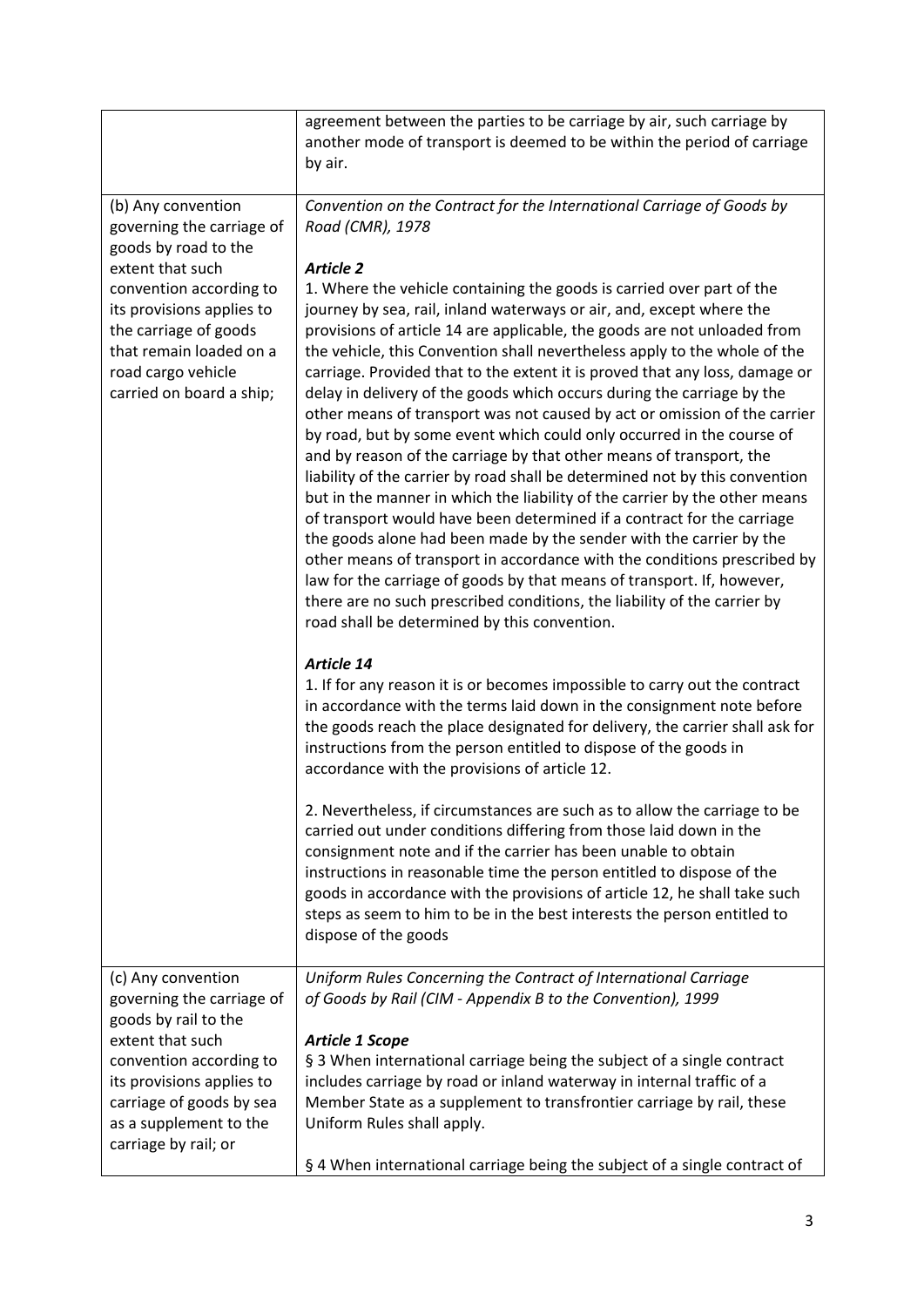|                                                                                                                                                                                                                                                       | carriage includes carriage by sea or transfrontier carriage by inland<br>waterway as a supplement to carriage by rail, these Uniform Rules shall<br>apply if the carriage by sea or inland waterway is performed on services<br>included in the list of services provided for in Article 24 § 1 of the<br>Convention.                                                                                                                                                                                                                                                                                                                       |
|-------------------------------------------------------------------------------------------------------------------------------------------------------------------------------------------------------------------------------------------------------|---------------------------------------------------------------------------------------------------------------------------------------------------------------------------------------------------------------------------------------------------------------------------------------------------------------------------------------------------------------------------------------------------------------------------------------------------------------------------------------------------------------------------------------------------------------------------------------------------------------------------------------------|
|                                                                                                                                                                                                                                                       | Convention concerning International Carriage by Rail (COTIF), 1999                                                                                                                                                                                                                                                                                                                                                                                                                                                                                                                                                                          |
|                                                                                                                                                                                                                                                       | Article 24 Lists of lines or services<br>§ 1 The maritime and inland waterway services referred to in Article 1 of<br>the CIV Uniform Rules and of the CIM Uniform Rules, on which carriage is<br>performed in addition to carriage by rail subject to a single contract of<br>carriage, shall be included in two lists :<br>a) the CIV list of maritime and inland waterway services,<br>b) the CIM list of maritime and inland waterway services.                                                                                                                                                                                         |
|                                                                                                                                                                                                                                                       | § 2 The railway lines of a Member State which has lodged a reservation in<br>accordance with Article 1 § 6 of the CIV Uniform Rules or in accordance<br>with Article 1 § 6 of the CIM Uniform Rules shall be included in two lists<br>in accordance with that reservation :<br>a) the CIV list of railway lines,<br>b) the CIM list of railway lines.                                                                                                                                                                                                                                                                                       |
|                                                                                                                                                                                                                                                       | § 3 Member States shall send to the Secretary General their notifications<br>concerning the inclusion or deletion of lines or services referred to in §§ 1<br>and 2. In so far as they link Member States, the maritime and inland<br>waterway services referred to in $\S$ 1 shall only be included in the lists<br>with the agreement of those States; for the deletion of such a service,<br>notification by one of those States shall suffice.                                                                                                                                                                                          |
| (d) Any convention<br>governing the carriage of<br>goods by inland waterways<br>to the extent that such<br>convention according to its<br>provisions applies to a<br>carriage of goods without<br>trans-shipment both by<br>inland waterways and sea. | Budapest Convention on the Contract for the Carriage of Goods by Inland<br>Waterways (CMNI), 2001 <sup>1</sup><br><b>Article 2 Scope of application</b><br>2. This Convention is applicable if the purpose of the contract of carriage<br>is the carriage of goods, without transshipment, both on inland<br>waterways and in waters to which maritime regulations apply, under the<br>conditions set out in paragraph 1, unless:<br>(a) A marine bill of lading has been issued in accordance with the<br>maritime law applicable, or<br>(b) The distance to be travelled in waters to which maritime<br>regulations apply is the greater. |

**The main rule pursuant to article 86** is that when the other conventions pursuant to these provisions are applicable to carriage by sea, they have precedence. They apply to the entire transport. Thus, there is no conflict of conventions.

 1

 Norway has not ratified this convention.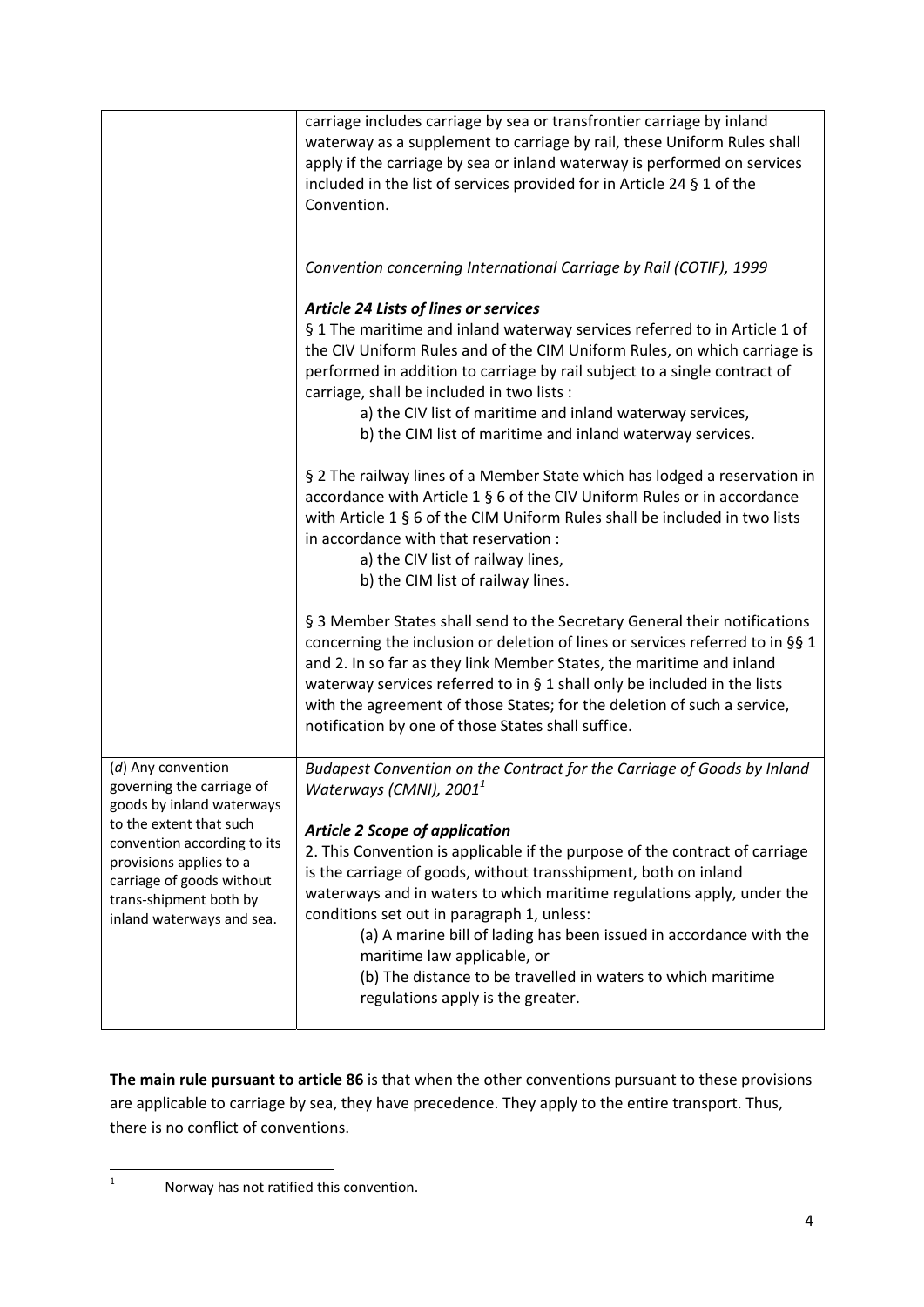The provision only apples when the older conventions pursuant to their own provisions regulate the particular transport. The decisive factor should be which rules the court handling the issue will apply.

The Maritime Law Commission holds that the better view is that when the older conventions have precedence, the RR shall not apply at all. Therefore, one does not have to consider every single provision of the RR in relation to the other convention.

Practically speaking, the need to consider whether the RR are applicable arises firstly during a transport when the transport documents are to be issued. If, e.g., the CMR is applicable, the documents should not be negotiable (CMR article 1(5)) and they should explicitly refer to the CMR (CMR article 6), while the opposite is true when the RR are applicable. It would however not be easy for the personnel issuing the transport documents to apply the provisions referred to above. If the transport at this time is not planned in detail, is it also likely that it is impossible to answer the questions asked by the provisions, e.g., whether the goods will remain on a truck during the sea leg (CMR article 2). I such cases, one should issue transport documents to the best of one's knowledge, but so that one in retrospect should determine which rules apply and apply them regardless of which documentation is issued and regardless of whether the this documentation include a reference to a specific set of rules.

**The question is then which conflicts are not resolved by article 82.** Is it possible that the ambitions of the older conventions are to regulate transports which include carriage by sea even in cases they to not include specific provisions on this (those rules listed in the table above)?

One example could be the transport of a container from Norway to Italy by ferry across the Oresund. If the container remains on the truck all the way, the CMR takes precedence pursuant to RR article 82 letter b. But what if the container is unloaded at the ferry? The there are at least three possibilities:

- 1 One can regard this as something different from a carriage by road, namely a multimodal transport, which is not comprised by the CMR.
- 2 One can consider that only the leg before and after Oresund is comprised by the CMR, but so that the CMR consignment note and the liability for unlocalized damage still apply for the entire transport.
- 3 One can consider that the entire transport is comprised by the CMR, even if the special liability rule in CMR article 2 does not apply.

In the first alternative the RR can apply unaffected by the CMR, and no conflict arises. In the latter two alternatives both the RR and he CMR will regulate the same transport in a different way, and a conflict arises. This conflict will not be fully resolved by RR article 26. Similar examples can be made in relation to other conventions.

In Germany, the first alternative is preferred.<sup>2</sup> This alternative has not got express support in Scandinavian jurisprudence. On the contrary, here the courts have made use of the older conventions even in multimodal transports, though it is rather unclear whether they have felt that they were bound by conventions when doing so.

2

 NJW 2008, 2782.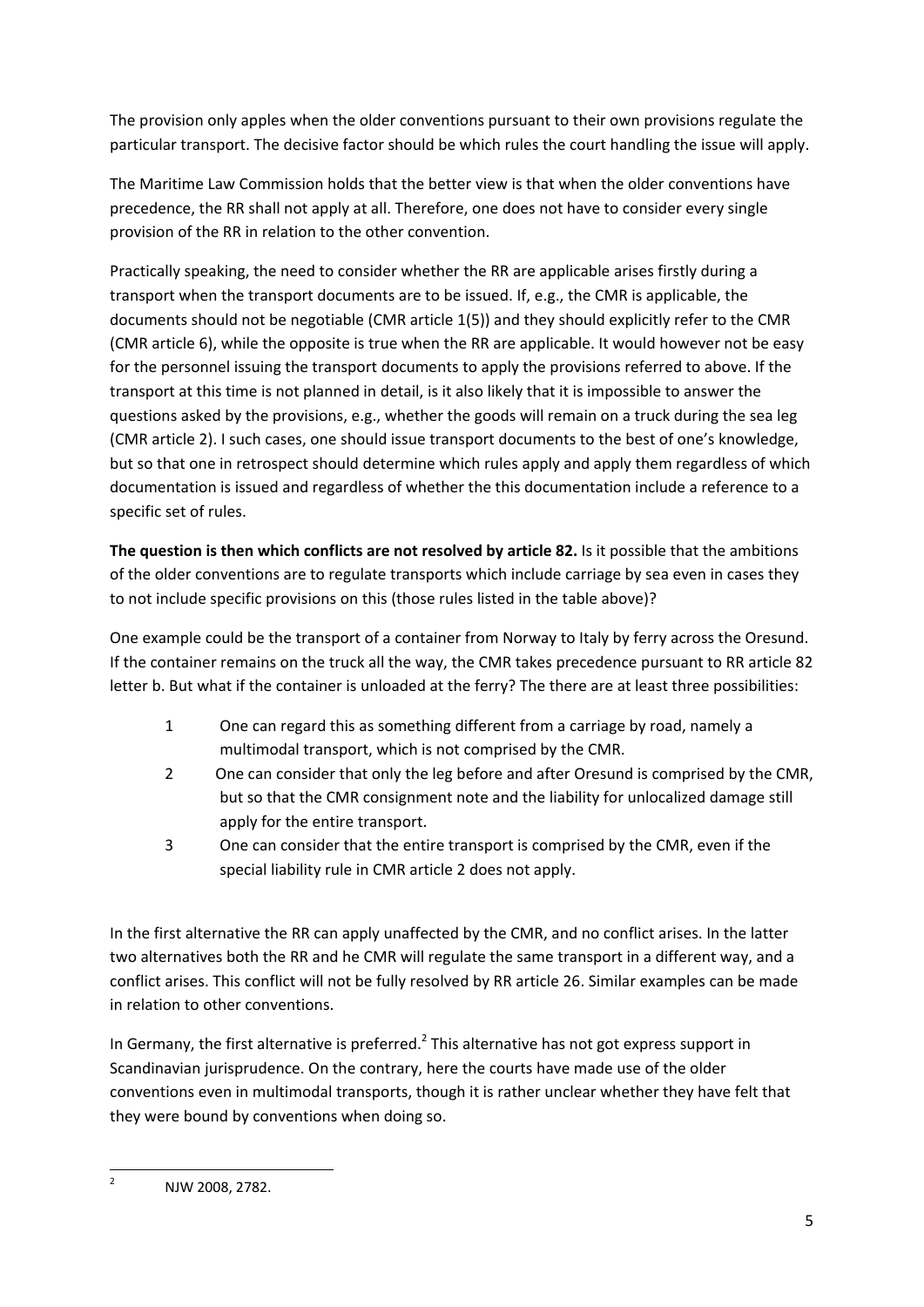RR article 82 is intentionally worded narrowly, so that the conflict alternatives 2 and 3 above are not resolved.<sup>3</sup> It is therefore possible to submit that the convention presupposes that the German view in alternative 1 above is accepted.

The Maritime Law Commission has still not found sufficiently strong reasons to propose an enactment in favor of this kind of reading of the older transport law conventions. It has been pointed out that one, alternatively, can avoid conflicts between conventions by construing the scope of the conventions so that there will be no overlap. When, e.g., the CMR pursuant to article 1 applies to "every contract for the carriage of goods by road", this can in some cases be construed so that a multimodal transport with a major element of carriage by sea lose its character of a contract for the carriage of goods by road, so that the CMR will not apply. Conversely, the concept of contract of carriage in the RR could be construed so that it does not include transports where there is a dominant element of carriage by road, see the definition in article 1(1), cf. the scope provision in article 6:

'"Contract of carriage" means a contract in which a carrier, against the payment of freight, undertakes to carry goods from one place to another. The contract shall provide for carriage by sea and may provide for carriage by other modes of transport in addition to the sea carriage.'

The point must be to construe the conventions so that a contract of carriage either is of one kind or the other, so that conflicts of conventions are avoided.

This kind of resolving conflicts is a possibility. However, it does not harmonize well with statements in the travaux préparatoires of the RR that they may apply even if the sea leg should be relatively insignificant.<sup>4</sup>

The classification of a contract of carriage as a contract of carriage by road, sea etc should be based on an assessment of multiple factors. Important elements in the assessment would be which modes of transport are agreed and which are actually used, and the relative distance of the transport legs of each mode. If the parties in collaboration have clarified what kind of contract they think they have, e.g., by an intentional choice of transport document, this would be relevant. When choosing among different mandatory transport regimes, it s hardly important to prevent circumvention.

One effect of this model of resolving conflicts would be that the scope in which Norway would consider itself bound by the conventions would be far greater than, e.g, pursuant to the German model. One effect of the German model would be that the RR would get the widest possible scope of application; other conventions would only to a small extent conflict with it.

**Altogether** it seems like one can avoid conflicts with other, older transport law conventions by means of article 82 and harmonizing techniques of construction. Which techniques of construction to be used is a matter for the courts, which must consider the international development of the law in relation to the RR (article 2 of the Rules) as well as in relation to the other conventions. If the German model is preferred, it should be preferred for all the conventions, and not only for some of them.

<sup>3</sup>  $\frac{3}{4}$  UNCITRAL document A/CN.9/642 para 230.

 UNCITRAL document A/CN.9/526 para 244 og A/CN.9/WG.III/WP.32 footnote 29.